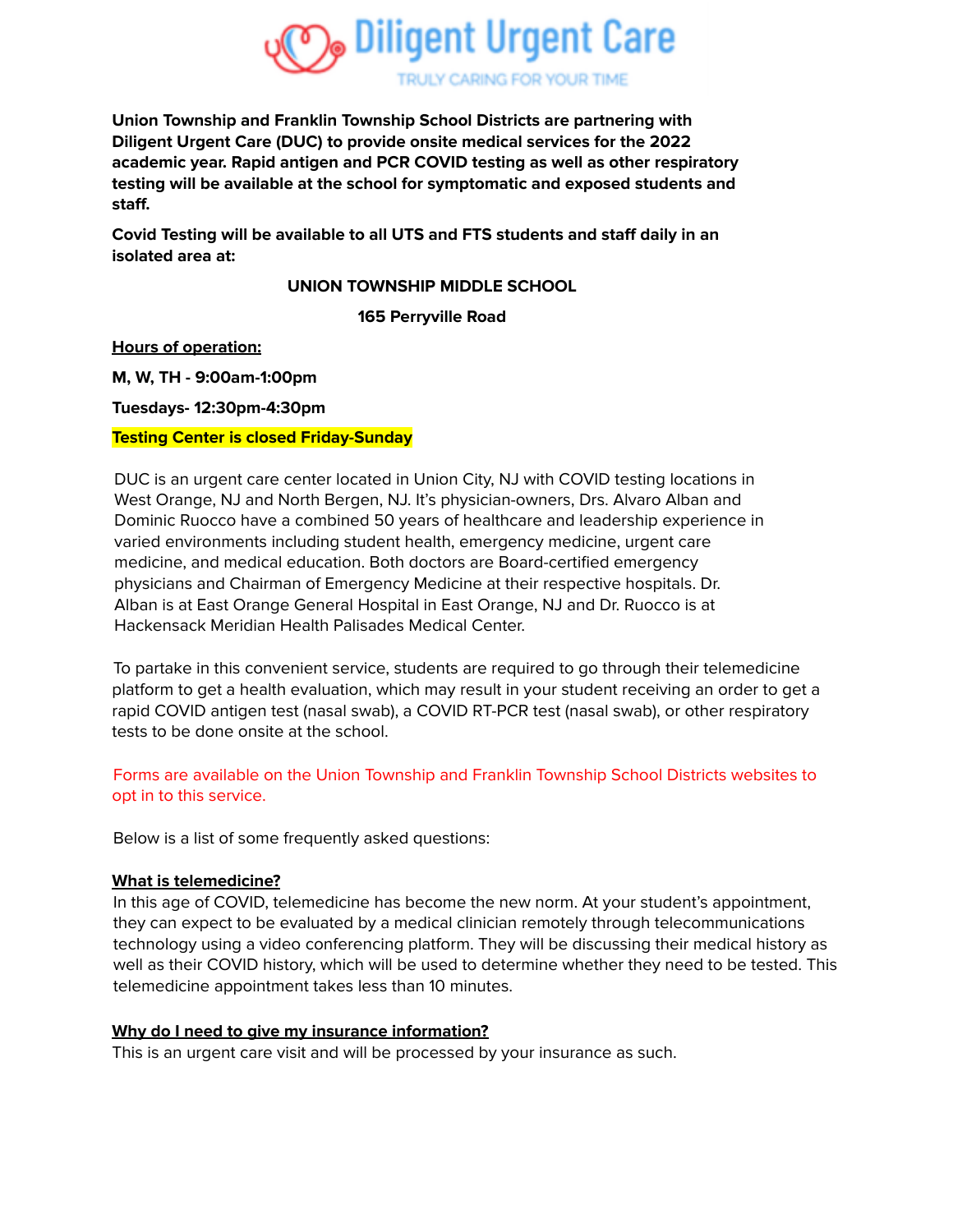

**TRULY CARING FOR YOUR TIME** 

FOR COVID TESTING ONLY: While there is no cost to you for the telemedicine visit while the executive order is in place, you will need to include your insurance information so that they can be billed by DUC for your visit. As long as the Family First Coronavirus Response Act and the Cares Act is in effect, telemedicine visits that result in an order for COVID diagnostic testing are covered without cost-sharing (co-payment) at this time.

### **What if I don't have insurance?**

FOR COVID TESTING ONLY: If you do not have medical insurance, your telemedicine visit is covered at **no cost to you** at this time. As long as the Family First Coronavirus Response Act and the Cares Act is in effect, telemedicine visits that result in an order for COVID diagnostic testing are fully covered.

### **What will the telemedicine appointment cost?**

FOR COVID TESTING ONLY: Only your insurance company will be billed for the visit. \$0 will be charged to you.

FOR ALL OTHER TESTING: As with any visit to an urgent care, a co-payment may be charged. Please check with your insurance carrier.

### **What will the COVID test cost?**

As per section 6001 of the Family First Coronavirus Response Act and the Cares Act, comprehensive private health insurance plans are required to cover testing needed to detect or diagnose COVID, and the administration of that testing, without cost-sharing (co-payment). For any uninsured patients, the First Coronavirus Response Act and the Cares Act will provide COVID testing at no cost.

# **What happens during the telemedicine visit?**

Your student's telemedicine visit will last less than 5 minutes. Similar to a routine physical, they will be asked about their medical history, COVID history, and other pertinent information. This is how the clinician will determine if a COVID test or another test is required.

#### **Where does my student get tested for COVID?**

Immediately following the telemedicine appointment, your student will be tested onsite by a medical assistant (MA).

#### **Is my medical information kept confidential?**

Diligent Urgent Care is HIPAA compliant, and the privacy of your student's health information is protected and secure.

#### **What are the symptoms of COVID?**

- Fever or chills
- Cough
- Shortness of breath or difficulty breathing
- Fatigue
- Muscle or body aches
- Headache